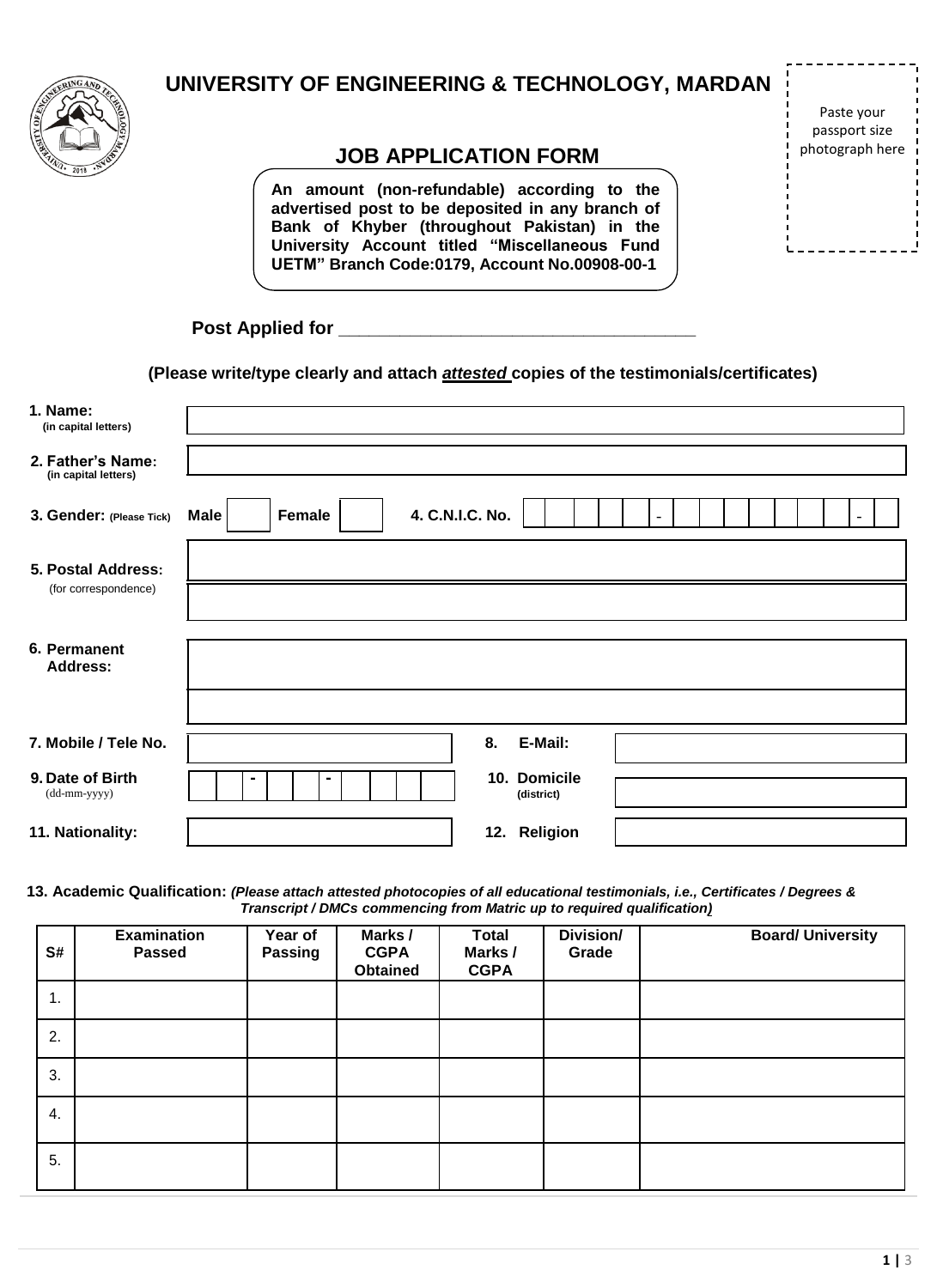## **14. List of research papers published in journals (attach reprint with application form) – For teaching positions only** *(Attach additional sheets, if necessary)*

| S# | <b>Title of Research Paper</b> | <b>Name of Authors</b> | Name of Journal, Vol., No., Year |
|----|--------------------------------|------------------------|----------------------------------|
| 1. |                                |                        |                                  |
| 2. |                                |                        |                                  |
| 3. |                                |                        |                                  |
| 4. |                                |                        |                                  |
| 5. |                                |                        |                                  |
| 6  |                                |                        |                                  |

**15. Employment Record: Experience means post qualification experience.**

*(Please attach attested photocopies of all experience certificates claimed in this application and use additional sheets, if necessary)***.**

**Current Position: Work Place Address:** 

| S# | Name of Institution/Organization | Designation<br>with BPS | <b>Duration</b>  |                | Nature of Job<br>(Permanent/ |
|----|----------------------------------|-------------------------|------------------|----------------|------------------------------|
|    |                                  |                         | From<br>DD-MM-YY | To<br>DD-MM-YY | Temporary)                   |
| ι. |                                  |                         |                  |                |                              |
| 2. |                                  |                         |                  |                |                              |
| 3. |                                  |                         |                  |                |                              |
| 4. |                                  |                         |                  |                |                              |

|  | Amount:                                       | Date: | /2020 |
|--|-----------------------------------------------|-------|-------|
|  |                                               |       |       |
|  | PLEASE PASTE ORIGINAL BANK RECEIPT/DRAFT HERE |       |       |
|  |                                               |       |       |
|  |                                               |       |       |
|  |                                               |       |       |